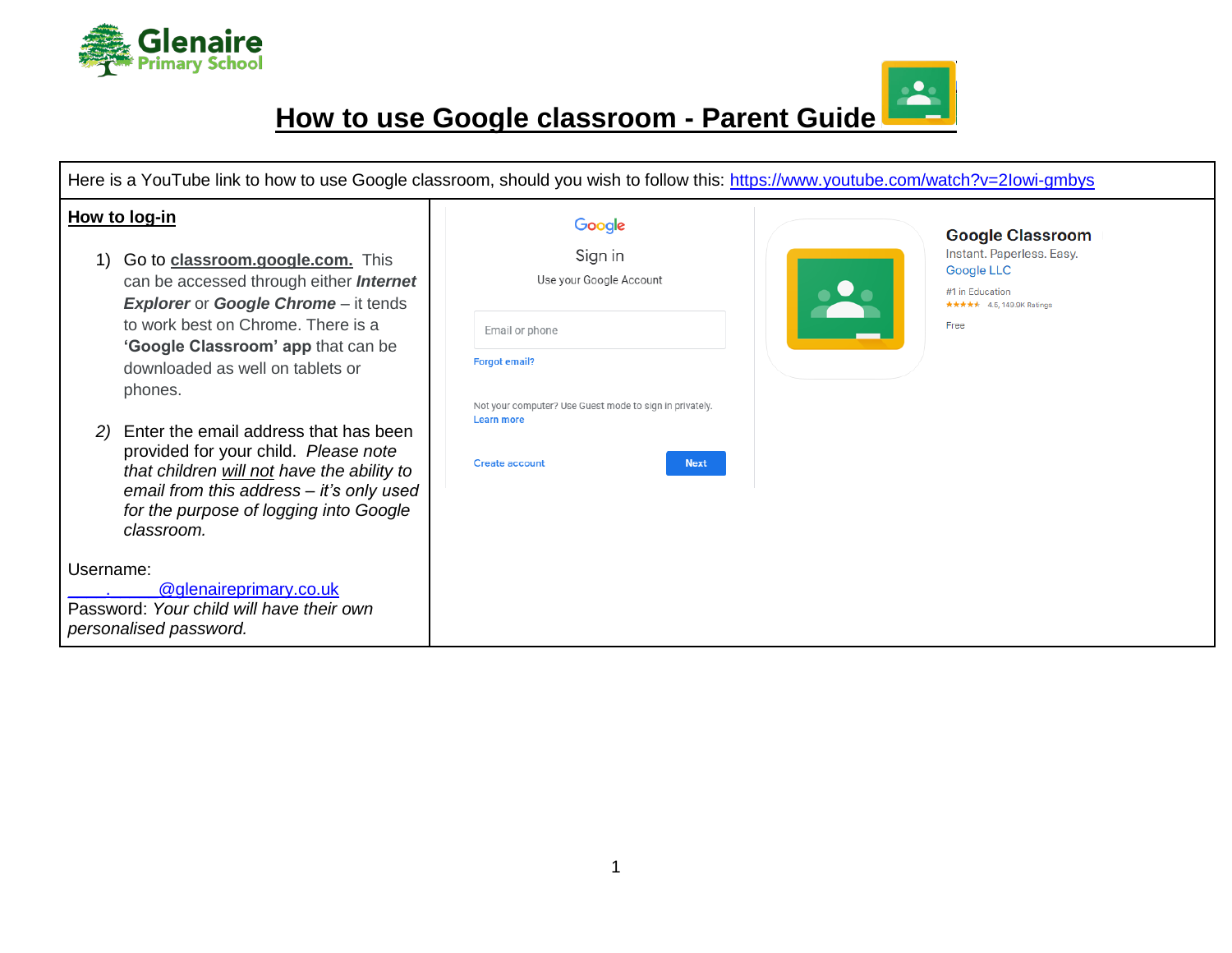

## **How to use Google classroom - Parent Guide**